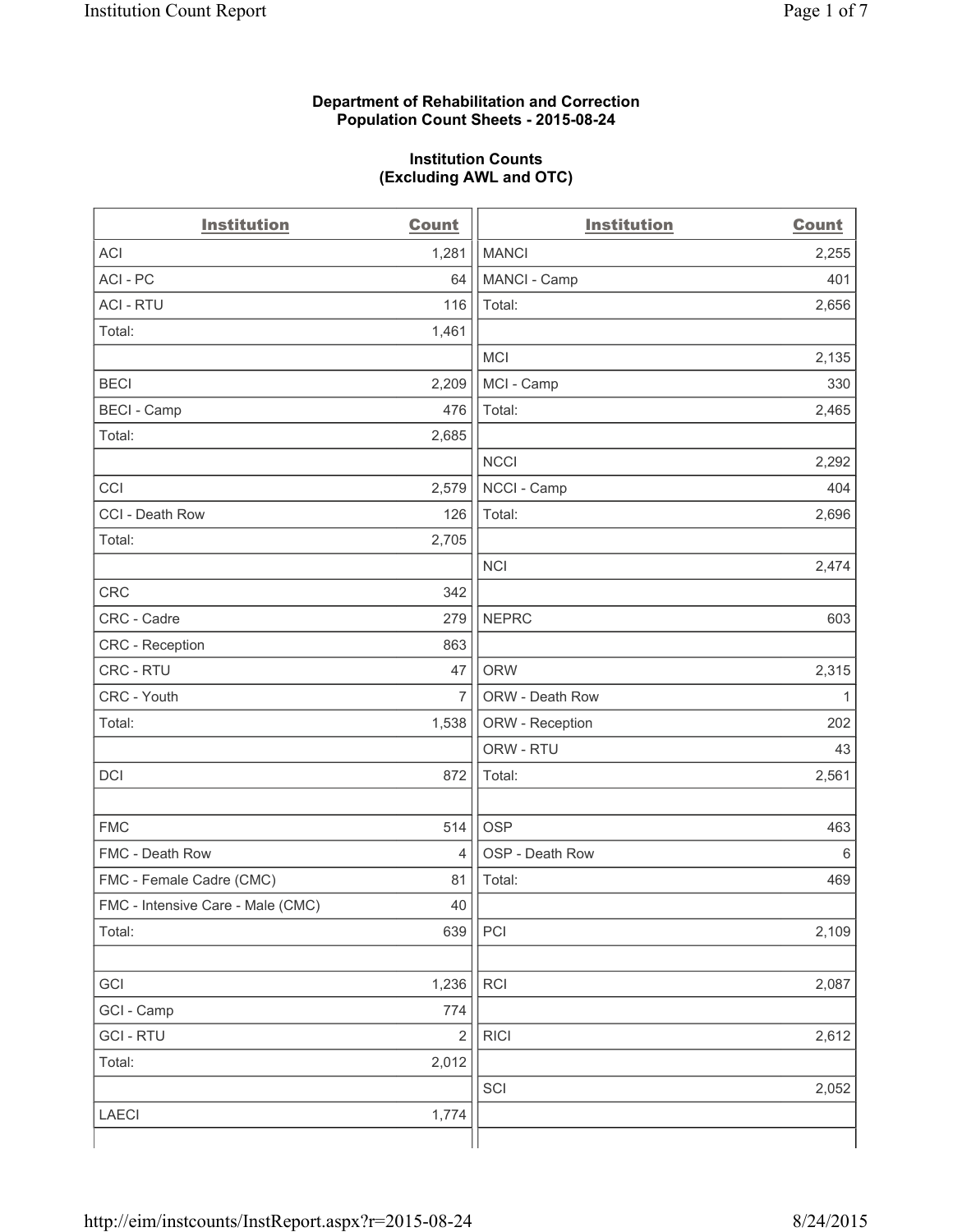|                          |       | <b>SOCF</b>      | 1,154                                     |
|--------------------------|-------|------------------|-------------------------------------------|
| <b>LECI</b>              | 2,296 | SOCF - RTU       | 45                                        |
| LECI - Camp              | 177   | Total:           | 1,199                                     |
| Total:                   | 2,473 |                  |                                           |
|                          |       | <b>TCI</b>       | 1,118                                     |
| LOCI                     | 2,274 | TCI - Camp       | 443                                       |
|                          |       | Total:           | 1,561                                     |
| <b>LORCI</b>             | 236   |                  |                                           |
| LORCI - Cadre            | 144   | <b>TOCI</b>      | 977                                       |
| <b>LORCI - Reception</b> | 993   | <b>TOCI - PC</b> | 107                                       |
| Total:                   | 1,373 | Total:           | 1,084                                     |
|                          |       |                  |                                           |
| <b>MACI</b>              | 1,145 | WCI              | 1,289                                     |
| MACI - Minimum           | 1,425 | <b>WCI-RTU</b>   | 90                                        |
| Total:                   | 2,570 | Total:           | 1,379                                     |
|                          |       |                  |                                           |
|                          |       |                  | <b>50.383</b><br><b>Total Population:</b> |

**Total Population: 50,383** \* The Total Population includes 32 Offenders with Reason Codes 30 & 31.

\*\* The Total Population includes 33 Offenders with Reason Code 0A.

# **Male Population by Security Level (Include AWL and Exclude OTC)**

| <b>Security Level</b>  |                   | <b>Body</b> | <b>AWL</b>     | $(-OTC)$ | <b>Total</b> |
|------------------------|-------------------|-------------|----------------|----------|--------------|
| Total Level 5          |                   | 129         | 3              | 2        | 130          |
| <b>Total Level 4</b>   |                   | 1,746       | 22             | 17       | 1,751        |
| Total Level 3          |                   | 11,537      | 144            | 114      | 11,567       |
| Total Level 2          |                   | 17,193      | 294            | 190      | 17,297       |
| <b>Total Level 1</b>   |                   | 15,428      | 216            | 102      | 15,542       |
| <b>Total Death Row</b> |                   | 138         | $\overline{2}$ |          | 139          |
|                        | <b>Total Male</b> | 46,171      | 681            | 426      | 46,426       |

### **Female Population by Institution (Include AWL and Exclude OTC)**

| <b>Institution</b>       | <b>Body</b> | <b>AWL</b> | $(-OTC)$      | <b>Total</b> |
|--------------------------|-------------|------------|---------------|--------------|
| <b>DCI</b>               | 872         | 6          | $\mathcal{P}$ | 876          |
| <b>FMC</b>               | 28          | 3          | っ             | 29           |
| FMC - Female Cadre (CMC) | 81          | 2          | 2             | 81           |
| <b>NEPRC</b>             | 603         | 25         |               | 621          |
| <b>ORW</b>               | 2,315       | 59         | 22            | 2,352        |
| <b>ORW - Death Row</b>   |             | 0          | 0             |              |
| ORW - Reception          | 202         |            |               | 202          |
|                          |             |            |               |              |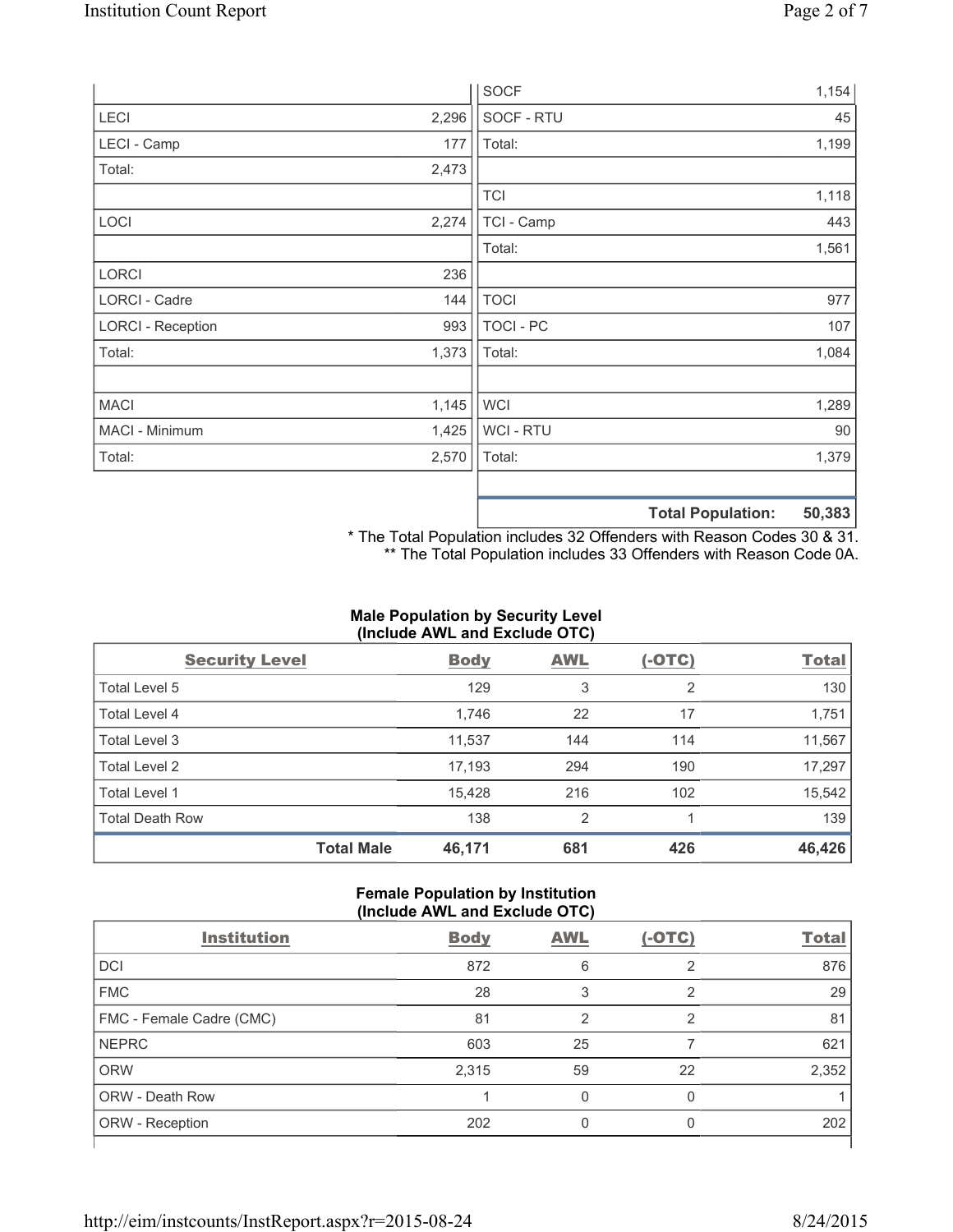| <b>ORW - RTU</b> |                          | 43     |     |     | 43 l   |
|------------------|--------------------------|--------|-----|-----|--------|
|                  | <b>Total Female</b>      | 4.145  | 95  | 35  | 4,205  |
|                  |                          |        |     |     |        |
|                  | <b>Total Population:</b> | 50,316 | 776 | 461 | 50,631 |

## **Male Population by Institution: Security Level 5 (Include AWL and Exclude OTC)**

|            | <b>Institution</b>   | <b>Body</b> | AWL | $(-OTC)$ | <u>Total</u> |
|------------|----------------------|-------------|-----|----------|--------------|
| <b>OSP</b> |                      | 129         |     |          | 130          |
|            | <b>Total Level 5</b> | 129         |     |          | 130          |

# **Male Population by Institution: Security Level 4 (Include AWL and Exclude OTC)**

| <b>Institution</b>       |                      | <b>Body</b>    | <b>AWL</b>          | $(-OTC)$            | <b>Total</b>              |
|--------------------------|----------------------|----------------|---------------------|---------------------|---------------------------|
| <b>BECI</b>              |                      | $\mathsf 3$    | $\mathsf{O}\xspace$ | 0                   | $\ensuremath{\mathsf{3}}$ |
| CRC                      |                      | 8              | $\mathsf{O}\xspace$ | $\mathsf{O}\xspace$ | $\,8\,$                   |
| CRC - Reception          |                      | $\overline{2}$ | $\mathsf{O}\xspace$ | $\mathbf 0$         | $\sqrt{2}$                |
| <b>LAECI</b>             |                      | 1              | $\mathsf{O}\xspace$ | $\mathsf{O}\xspace$ | $\mathbf{1}$              |
| LECI                     |                      | $\overline{7}$ | $\mathbf 0$         | $\mathsf 0$         | $\overline{7}$            |
| <b>LORCI</b>             |                      | $\overline{7}$ | $\mathsf{O}\xspace$ | $\mathsf 0$         | $\overline{7}$            |
| LORCI - Cadre            |                      | $\overline{2}$ | $\mathsf{O}\xspace$ | 0                   | $\sqrt{2}$                |
| <b>LORCI - Reception</b> |                      | 14             | $\mathsf{O}\xspace$ | $\mathsf{O}\xspace$ | 14                        |
| <b>MANCI</b>             |                      | 12             | $\mathsf{O}\xspace$ | $\mathsf{O}\xspace$ | 12                        |
| <b>NCCI</b>              |                      | $\sqrt{3}$     | $\mathsf{O}\xspace$ | $\mathsf{O}\xspace$ | $\sqrt{3}$                |
| <b>NCI</b>               |                      | $\overline{4}$ | $\mathbf 0$         | $\mathsf 0$         | $\overline{4}$            |
| <b>OSP</b>               |                      | 324            | $\overline{2}$      | $\overline{2}$      | 324                       |
| <b>RCI</b>               |                      | $\sqrt{3}$     | $\mathbf 0$         | $\mathsf{O}\xspace$ | $\sqrt{3}$                |
| <b>SOCF</b>              |                      | 1,051          | 19                  | 14                  | 1,056                     |
| SOCF - RTU               |                      | 45             | $\mathsf{O}\xspace$ | $\mathsf 0$         | 45                        |
| <b>TCI</b>               |                      | 12             | $\mathsf{O}\xspace$ | $\mathsf 0$         | 12                        |
| <b>TOCI</b>              |                      | 185            | $\mathbf{1}$        | $\mathbf{1}$        | 185                       |
| <b>TOCI - PC</b>         |                      | 45             | $\mathsf{O}\xspace$ | $\mathsf{O}\xspace$ | 45                        |
| <b>WCI</b>               |                      | 17             | $\mathsf{O}\xspace$ | $\mathsf{O}\xspace$ | 17                        |
| <b>WCI - RTU</b>         |                      | 1              | $\mathbf 0$         | $\mathsf{O}\xspace$ | $\mathbf{1}$              |
|                          | <b>Total Level 4</b> | 1,746          | 22                  | 17                  | 1,751                     |

#### **Male Population by Institution: Security Level 3 (Include AWL and Exclude OTC)**

| $(1101000 \text{ A})$ |  |            |  |              |  |  |
|-----------------------|--|------------|--|--------------|--|--|
| <b>Institution</b>    |  | <b>AWL</b> |  | <u>Total</u> |  |  |
|                       |  |            |  |              |  |  |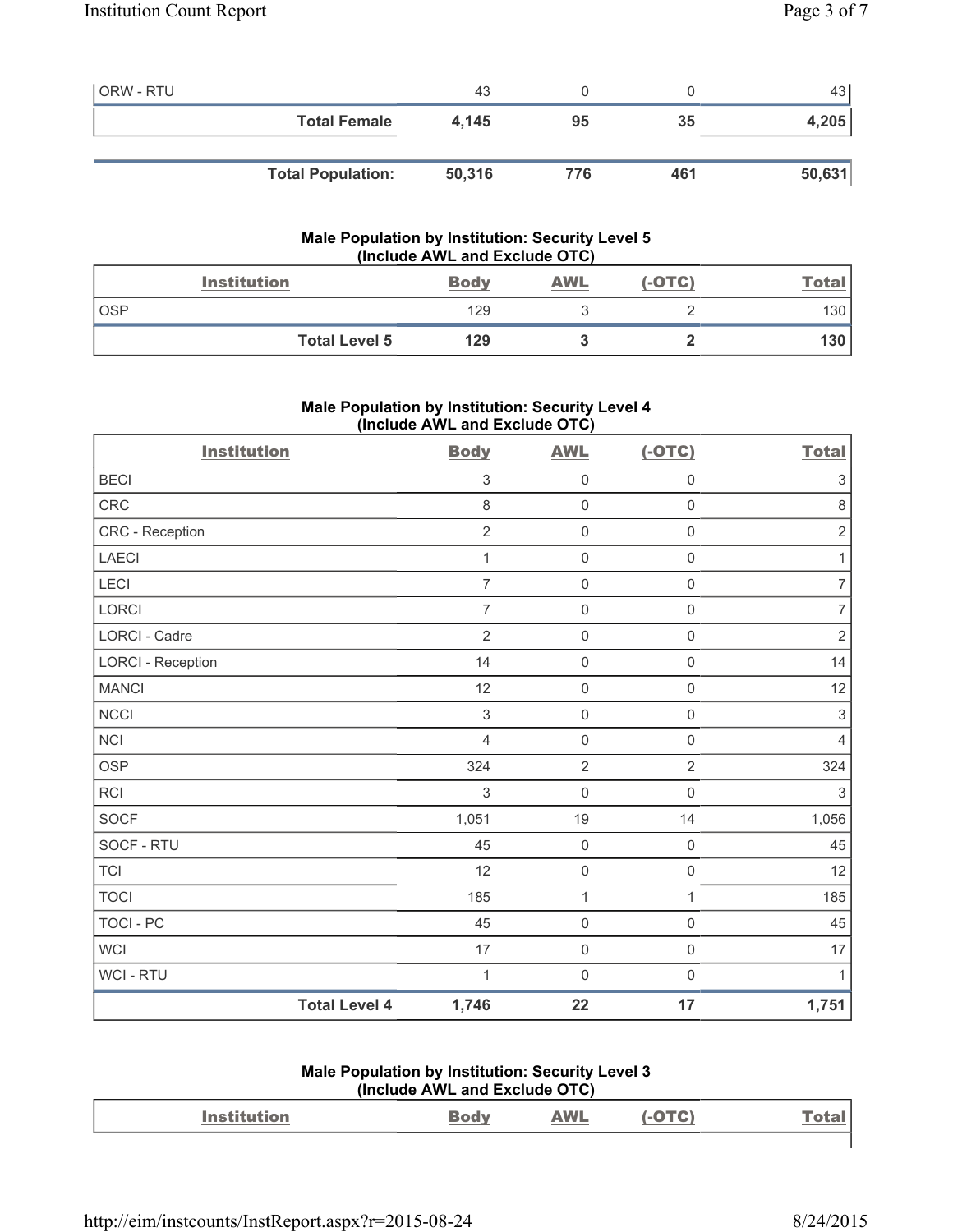| ACI                               | 15             | $\mathsf{O}\xspace$ | $\mathsf{O}\xspace$ | $15\,$         |
|-----------------------------------|----------------|---------------------|---------------------|----------------|
| <b>BECI</b>                       | $\overline{7}$ | $\mathbf{1}$        | $\mathbf{1}$        | $\overline{7}$ |
| CCI                               | $\overline{4}$ | $\mathsf{O}\xspace$ | $\mathsf{O}\xspace$ | $\overline{4}$ |
| CRC                               | 90             | $\,6\,$             | 4                   | 92             |
| CRC - Cadre                       | 205            | $\mathbf 1$         | $\mathbf{1}$        | 205            |
| CRC - Reception                   | 471            | 12                  | 9                   | 474            |
| CRC - RTU                         | 25             | $\mathsf{O}\xspace$ | $\mathsf{O}\xspace$ | 25             |
| CRC - Youth                       | $\sqrt{5}$     | $\mathsf{O}\xspace$ | $\mathsf{O}\xspace$ | $\sqrt{5}$     |
| <b>FMC</b>                        | $\,8\,$        | $\mathsf{O}\xspace$ | $\mathsf{O}\xspace$ | $\,8\,$        |
| FMC - Intensive Care - Male (CMC) | $\overline{4}$ | $\mathsf{O}\xspace$ | $\mathsf{O}\xspace$ | $\overline{4}$ |
| LAECI                             | $\overline{4}$ | $\mathsf{O}\xspace$ | $\mathsf{O}\xspace$ | 4              |
| LECI                              | 2,243          | 20                  | 17                  | 2,246          |
| LOCI                              | 12             | 1                   | $\mathbf{1}$        | 12             |
| LORCI                             | 143            | 23                  | 22                  | 144            |
| LORCI - Cadre                     | 107            | $\boldsymbol{0}$    | $\mathsf 0$         | 107            |
| <b>LORCI - Reception</b>          | 730            | 3                   | $\sqrt{2}$          | 731            |
| <b>MANCI</b>                      | 2,193          | 26                  | 21                  | 2,198          |
| MCI                               | 12             | $\mathsf{O}\xspace$ | $\mathbf 0$         | 12             |
| <b>NCCI</b>                       | 20             | $\mathsf{O}\xspace$ | $\mathsf{O}\xspace$ | 20             |
| <b>NCI</b>                        | 18             | $\mathsf{O}\xspace$ | $\mathsf{O}\xspace$ | 18             |
| PCI                               | 51             | 5                   | $\mathsf{O}\xspace$ | 56             |
| RCI                               | 1,902          | 21                  | 19                  | 1,904          |
| <b>RICI</b>                       | 16             | $\mathsf{O}\xspace$ | $\mathsf 0$         | 16             |
| SCI                               | $\,6$          | $\mathsf{O}\xspace$ | $\mathsf{O}\xspace$ | $\,6\,$        |
| <b>SOCF</b>                       | 102            | $\sqrt{2}$          | $\sqrt{2}$          | 102            |
| <b>TCI</b>                        | 1,022          | $\boldsymbol{7}$    | $\,$ 5 $\,$         | 1,024          |
| TCI - Camp                        | $\mathbf{1}$   | $\mathsf{O}\xspace$ | $\mathsf 0$         | $\mathbf{1}$   |
| <b>TOCI</b>                       | 747            | $\,6\,$             | $\overline{2}$      | 751            |
| <b>TOCI - PC</b>                  | 59             | $\mathsf{O}\xspace$ | $\mathsf{O}\xspace$ | 59             |
| <b>WCI</b>                        | 1,230          | 10                  | 8                   | 1,232          |
| WCI - RTU                         | 85             | $\mathsf 0$         | $\mathsf{O}\xspace$ | 85             |
| <b>Total Level 3</b>              | 11,537         | 144                 | 114                 | 11,567         |

# **Male Population by Institution: Security Level 2 (Include AWL and Exclude OTC)**

| <b>Institution</b> | <b>Body</b> | <b>AWL</b> | $(-OTC)$ | <b>Total</b> |
|--------------------|-------------|------------|----------|--------------|
| <b>ACI</b>         | 606         |            |          | 607          |
| ACI - PC           | 63          |            |          | 64           |
| <b>ACI - RTU</b>   | 76          |            | 0        | 76           |
| <b>BECI</b>        | 1,462       | 19         | 14       | 1,467        |
|                    |             |            |          |              |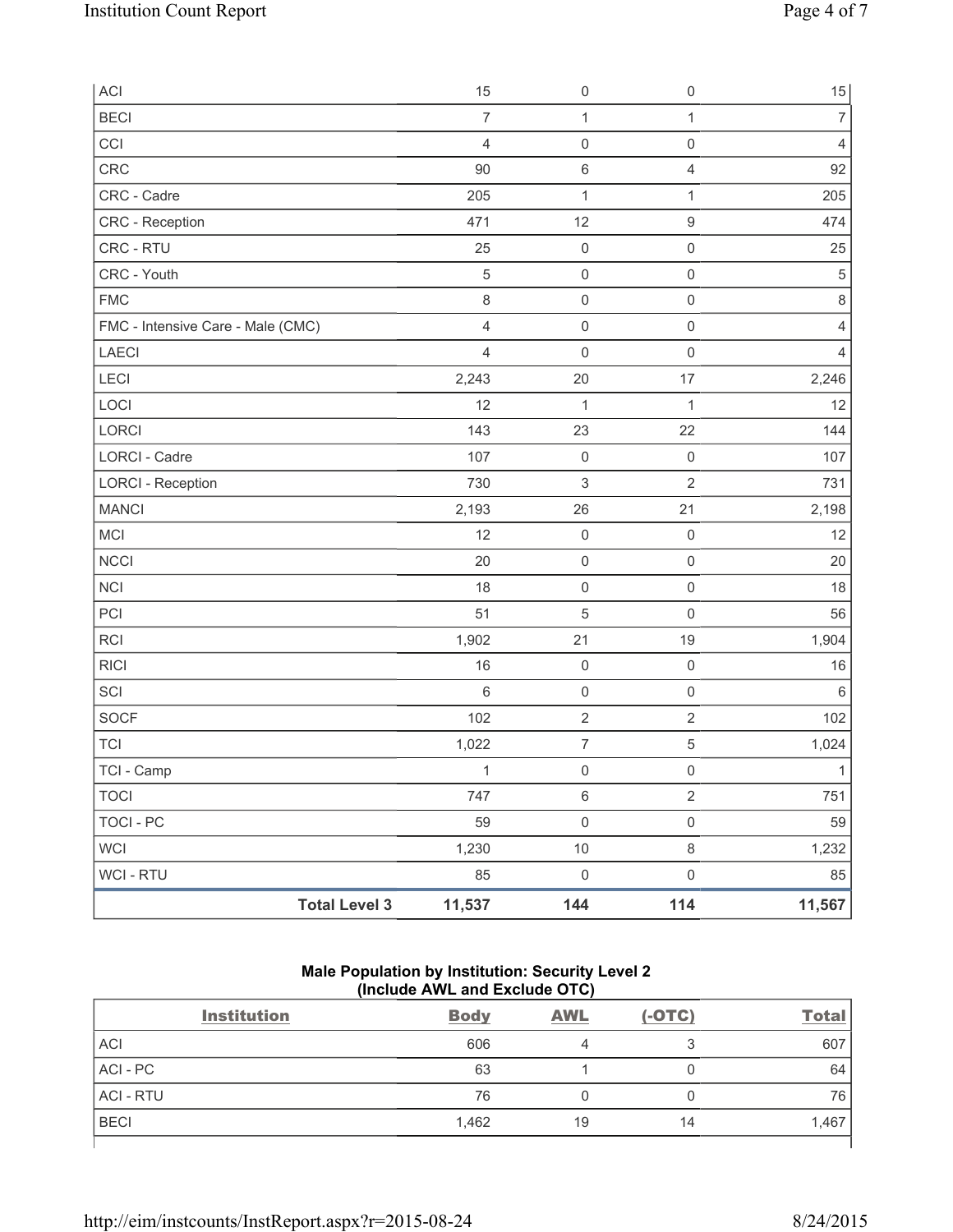| <b>BECI - Camp</b>                |                      | $\mathbf{1}$              | $\mathsf{O}\xspace$ | $\mathsf 0$         | $\mathbf{1}$              |
|-----------------------------------|----------------------|---------------------------|---------------------|---------------------|---------------------------|
| CCI                               |                      | 1,712                     | 13                  | $\hbox{9}$          | 1,716                     |
| <b>CRC</b>                        |                      | 120                       | 6                   | 5                   | 121                       |
| CRC - Cadre                       |                      | 69                        | 0                   | $\mathsf 0$         | 69                        |
| CRC - Reception                   |                      | 214                       | 4                   | $\overline{4}$      | 214                       |
| CRC - RTU                         |                      | 19                        | 0                   | $\mathsf{O}\xspace$ | 19                        |
| CRC - Youth                       |                      | $\overline{2}$            | $\mathsf 0$         | $\mathsf 0$         | $\mathbf 2$               |
| <b>FMC</b>                        |                      | $\overline{4}$            | $\mathsf{O}\xspace$ | $\mathsf 0$         | $\overline{4}$            |
| FMC - Intensive Care - Male (CMC) |                      | 21                        | 0                   | $\mathsf 0$         | 21                        |
| GCI                               |                      | 816                       | $\boldsymbol{9}$    | $\overline{4}$      | 821                       |
| GCI - Camp                        |                      | $\mathbf{1}$              | 0                   | $\mathsf{O}\xspace$ | 1                         |
| <b>GCI-RTU</b>                    |                      | $\mathbf{1}$              | $\mathsf{O}\xspace$ | $\mathsf 0$         | 1                         |
| <b>LAECI</b>                      |                      | 1,098                     | 24                  | 22                  | 1,100                     |
| LECI                              |                      | 31                        | $\mathsf{O}\xspace$ | $\mathsf{O}\xspace$ | 31                        |
| LOCI                              |                      | 1,102                     | 16                  | 13                  | 1,105                     |
| LORCI                             |                      | 68                        | 21                  | 20                  | 69                        |
| <b>LORCI - Cadre</b>              |                      | 32                        | $\mathsf 0$         | $\mathsf 0$         | 32                        |
| <b>LORCI - Reception</b>          |                      | 153                       | 1                   | $\mathbf{1}$        | 153                       |
| <b>MACI</b>                       |                      | 1,145                     | 12                  | $\,6\,$             | 1,151                     |
| <b>MANCI</b>                      |                      | 39                        | 0                   | $\mathsf 0$         | 39                        |
| <b>MCI</b>                        |                      | 1,633                     | 22                  | 12                  | 1,643                     |
| MCI - Camp                        |                      | $\mathbf{1}$              | 0                   | $\mathsf{O}\xspace$ | $\mathbf{1}$              |
| <b>NCCI</b>                       |                      | 1,606                     | 25                  | 12                  | 1,619                     |
| NCCI - Camp                       |                      | 10                        | $\mathsf{O}\xspace$ | $\mathsf{O}\xspace$ | $10$                      |
| <b>NCI</b>                        |                      | 1,658                     | 35                  | 29                  | 1,664                     |
| PCI                               |                      | 742                       | 23                  | $\,$ 5 $\,$         | 760                       |
| <b>RCI</b>                        |                      | 182                       | $\overline{2}$      | $\overline{2}$      | 182                       |
| <b>RICI</b>                       |                      | 1,455                     | 35                  | 16                  | 1,474                     |
| SCI                               |                      | 928                       | 22                  | 13                  | 937                       |
| <b>TCI</b>                        |                      | 31                        | $\mathsf{O}\xspace$ | $\mathsf{O}\xspace$ | 31                        |
| <b>TOCI</b>                       |                      | 45                        | $\mathsf 0$         | $\mathsf 0$         | 45                        |
| <b>TOCI - PC</b>                  |                      | $\mathsf 3$               | $\mathsf{O}\xspace$ | $\mathsf 0$         | $\ensuremath{\mathsf{3}}$ |
| <b>WCI</b>                        |                      | 41                        | $\mathsf{O}\xspace$ | $\mathsf 0$         | 41                        |
| WCI - RTU                         |                      | $\ensuremath{\mathsf{3}}$ | $\mathsf{O}\xspace$ | $\mathsf 0$         | $\sqrt{3}$                |
|                                   | <b>Total Level 2</b> | 17,193                    | 294                 | 190                 | 17,297                    |

#### **Male Population by Institution: Security Level 1 (Include AWL and Exclude OTC)**

| <b>Institution</b> | <b>Body</b> | <b>AWL</b> | -OTC) | <u>Tota.</u> |
|--------------------|-------------|------------|-------|--------------|
| <b>ACI</b>         | 660         | 10         |       | 668          |
|                    |             |            |       |              |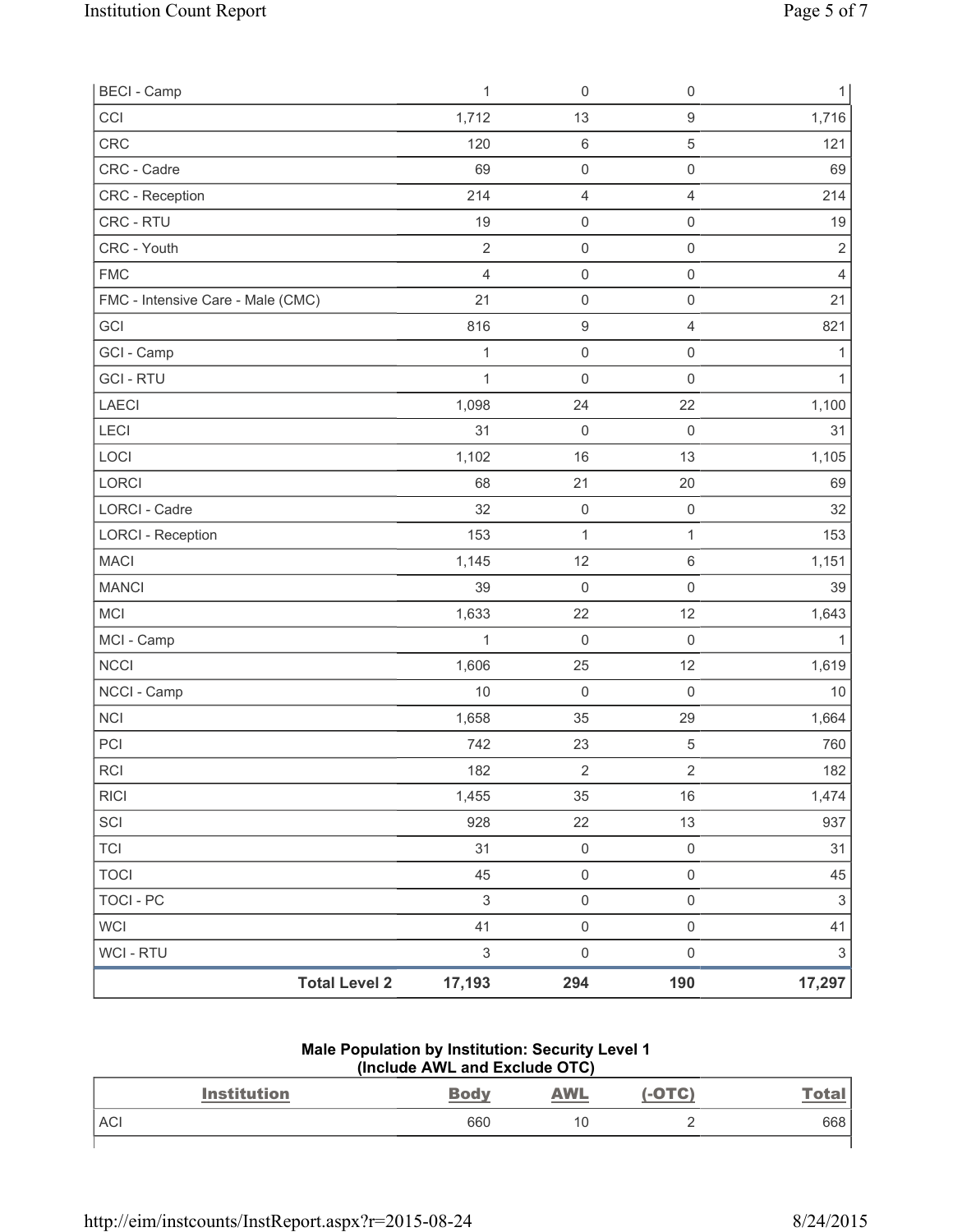| ACI - PC                          | $\mathbf 1$  | $\boldsymbol{0}$          | $\mathsf 0$         | $\mathbf{1}$              |
|-----------------------------------|--------------|---------------------------|---------------------|---------------------------|
| <b>ACI - RTU</b>                  | 40           | 0                         | $\mathsf{O}\xspace$ | 40                        |
| <b>BECI</b>                       | 737          | 18                        | $\,6\,$             | 749                       |
| <b>BECI - Camp</b>                | 475          | $\boldsymbol{0}$          | $\mathbf 0$         | 475                       |
| CCI                               | 863          | 8                         | 5                   | 866                       |
| CRC                               | 63           | 0                         | $\mathsf 0$         | 63                        |
| CRC - Cadre                       | 5            | $\mathsf{O}\xspace$       | $\mathsf{O}\xspace$ | $\sqrt{5}$                |
| CRC - Reception                   | 173          | $\overline{2}$            | $\overline{2}$      | 173                       |
| CRC - RTU                         | 3            | 0                         | $\mathsf{O}\xspace$ | $\ensuremath{\mathsf{3}}$ |
| <b>FMC</b>                        | 473          | $\ensuremath{\mathsf{3}}$ | $\overline{2}$      | 474                       |
| FMC - Intensive Care - Male (CMC) | 15           | 0                         | $\mathsf 0$         | 15                        |
| GCI                               | 420          | 14                        | $\overline{7}$      | 427                       |
| GCI - Camp                        | 773          | 0                         | $\mathsf{O}\xspace$ | 773                       |
| <b>GCI-RTU</b>                    | $\mathbf{1}$ | $\boldsymbol{0}$          | $\mathsf{O}\xspace$ | $\mathbf{1}$              |
| <b>LAECI</b>                      | 671          | 11                        | $\,8\,$             | 674                       |
| LECI                              | 15           | $\ensuremath{\mathsf{3}}$ | 1                   | 17                        |
| LECI - Camp                       | 177          | $\boldsymbol{0}$          | $\mathsf{O}\xspace$ | 177                       |
| LOCI                              | 1,160        | 8                         | 3                   | 1,165                     |
| LORCI                             | 18           | 5                         | 5                   | 18                        |
| LORCI - Cadre                     | $\,$ 3 $\,$  | $\mathsf 0$               | $\mathsf 0$         | 3                         |
| <b>LORCI - Reception</b>          | 96           | $\mathsf{O}\xspace$       | $\mathsf 0$         | 96                        |
| MACI - Minimum                    | 1,425        | 25                        | $\mathsf 9$         | 1,441                     |
| <b>MANCI</b>                      | 11           | $\overline{7}$            | $\mathbf{1}$        | 17                        |
| MANCI - Camp                      | 401          | $\ensuremath{\mathsf{3}}$ | $\mathbf 0$         | 404                       |
| <b>MCI</b>                        | 490          | 6                         | $\overline{2}$      | 494                       |
| MCI - Camp                        | 329          | $\pmb{0}$                 | $\mathsf{O}\xspace$ | 329                       |
| <b>NCCI</b>                       | 663          | 11                        | $\,8\,$             | 666                       |
| NCCI - Camp                       | 394          | $\mathsf 0$               | $\mathsf 0$         | 394                       |
| <b>NCI</b>                        | 794          | $10$                      | $\,$ 5 $\,$         | 799                       |
| <b>OSP</b>                        | $\mathsf g$  | $\mathsf 0$               | $\mathsf 0$         | $\boldsymbol{9}$          |
| PCI                               | 1,316        | 28                        | 12                  | 1,332                     |
| RICI                              | 1,141        | 18                        | $\mathsf g$         | 1,150                     |
| SCI                               | 1,118        | $19$                      | 13                  | 1,124                     |
| <b>TCI</b>                        | 53           | $\overline{7}$            | $\sqrt{2}$          | 58                        |
| TCI - Camp                        | 442          | $\mathsf{O}\xspace$       | $\mathsf 0$         | 442                       |
| <b>Total Level 1</b>              | 15,428       | 216                       | 102                 | 15,542                    |

# **High Offender ID's**  Correctional Reception Center: A718247